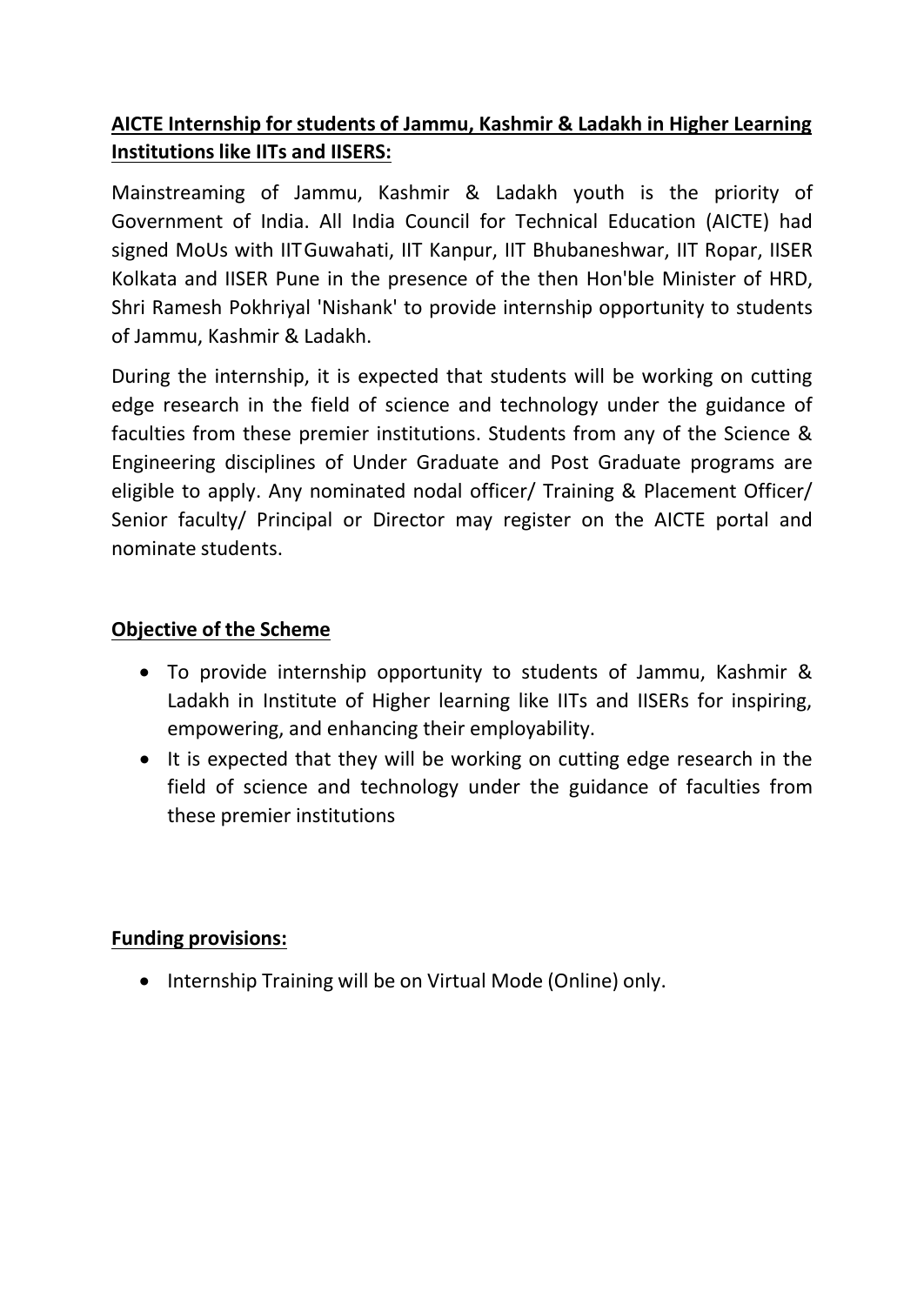## **Participating Institutes:**

| Sr.<br>No.     | Institute                  | Internship<br>schedule              | <b>Duration</b>     | <b>Suitable Skills</b>                                                                                              | <b>Expectations</b><br>from Interns*                                                                                                | <b>Total No of</b><br><b>Seats</b> |
|----------------|----------------------------|-------------------------------------|---------------------|---------------------------------------------------------------------------------------------------------------------|-------------------------------------------------------------------------------------------------------------------------------------|------------------------------------|
| $\mathbf{1}$   | <b>IIT Kanpur</b>          | June-July 2022                      | 8 Weeks             | Interest and Ideas to work<br>in devices development<br>(Prototyping of non-<br>invasive Medical Devices)           | Understand the<br>design process<br>and products                                                                                    | 20 Seats                           |
| $\overline{2}$ | <b>IIT Guwahati</b>        | 15 May $-15$<br><b>June 2022</b>    | 4 Weeks             | The students who wanted<br>to undertake internship<br>should have relevant<br>degree in that<br>subject/discipline. | Sincere and<br>Hardworking                                                                                                          | 28 Seats                           |
| 3              | <b>IISER Kolkata</b>       | $17$ May $- 15$<br><b>July 2022</b> | 8 Weeks             | UG and PG both for<br>BS/MS/B.Tech/M.Tech                                                                           | Solving and<br>Strength in basics,<br>exposure to<br>computer                                                                       | 30 Seats                           |
| 4              | <b>IIT Ropar</b>           | $23$ May $- 18$<br><b>July 2022</b> | $5$ to $8$<br>Weeks | The students who wanted<br>to undertake internship<br>should have relevant<br>degree in that<br>subject/discipline. | The intern should<br>have the interest<br>to learn rather<br>than getting a<br>certificate only.                                    | 39 Seats                           |
| 5              | <b>IIT</b><br>Bhubaneshwar | May-July 2022                       | 4 Weeks             | <b>Students pursuing</b><br>B.Tech/M.Tech/M.Sc.                                                                     | Dedicated spirit<br>to execute the<br>project                                                                                       | 33 Seats                           |
| 6              | <b>IISER Pune</b>          | Summer 2022                         | 6 Weeks             | 1st year of Master Degree<br>in any science discipline                                                              | Carry out<br>theoretical,<br>experimental,<br>computational<br>project in<br>consultation with<br>a faculty member<br>at IISER Pune | 17 Seats                           |

**\*Students having the suitable skills are preferred.**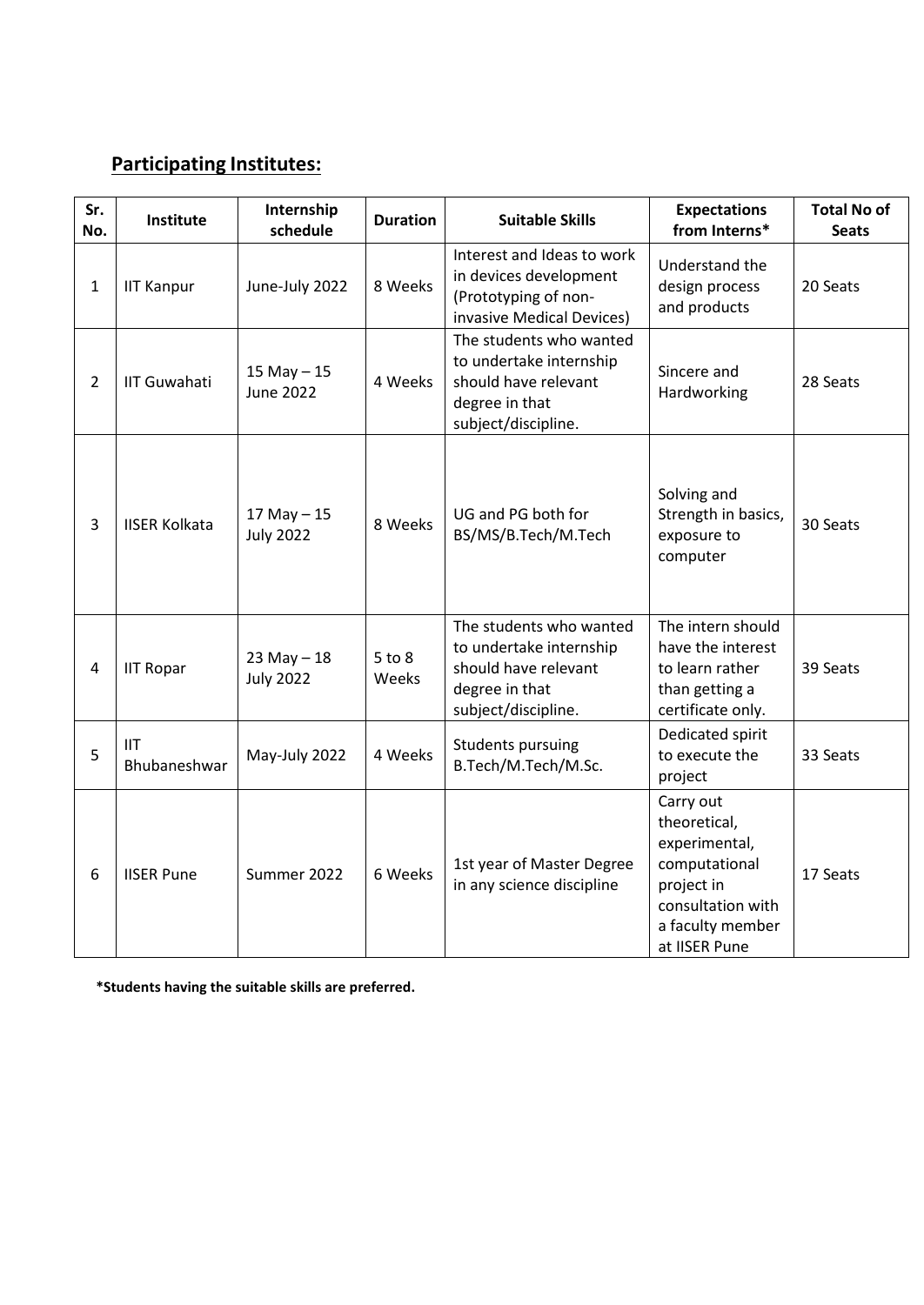### **Rank Creation**

• As per the data submitted by TPO, AICTE Admin will create Rank list of 2 Categories as follows:



### **Allotment System**

- Based on the created Rank List, we will see the preference of Rank1 student and allot the seat and so on.
- If the preference 1 is not available, we will see the preference 2 and so on.
- We will continue the procedure until all the seats are filled.
- The preferences will be available for students based on their level, discipline and the available seats.

### **Joining:**

• All students willing to join internship as per allotment should submit their willingness to the AICTE before the last date prescribed in the offer letter failing which seat will be allotted to other eligible student.